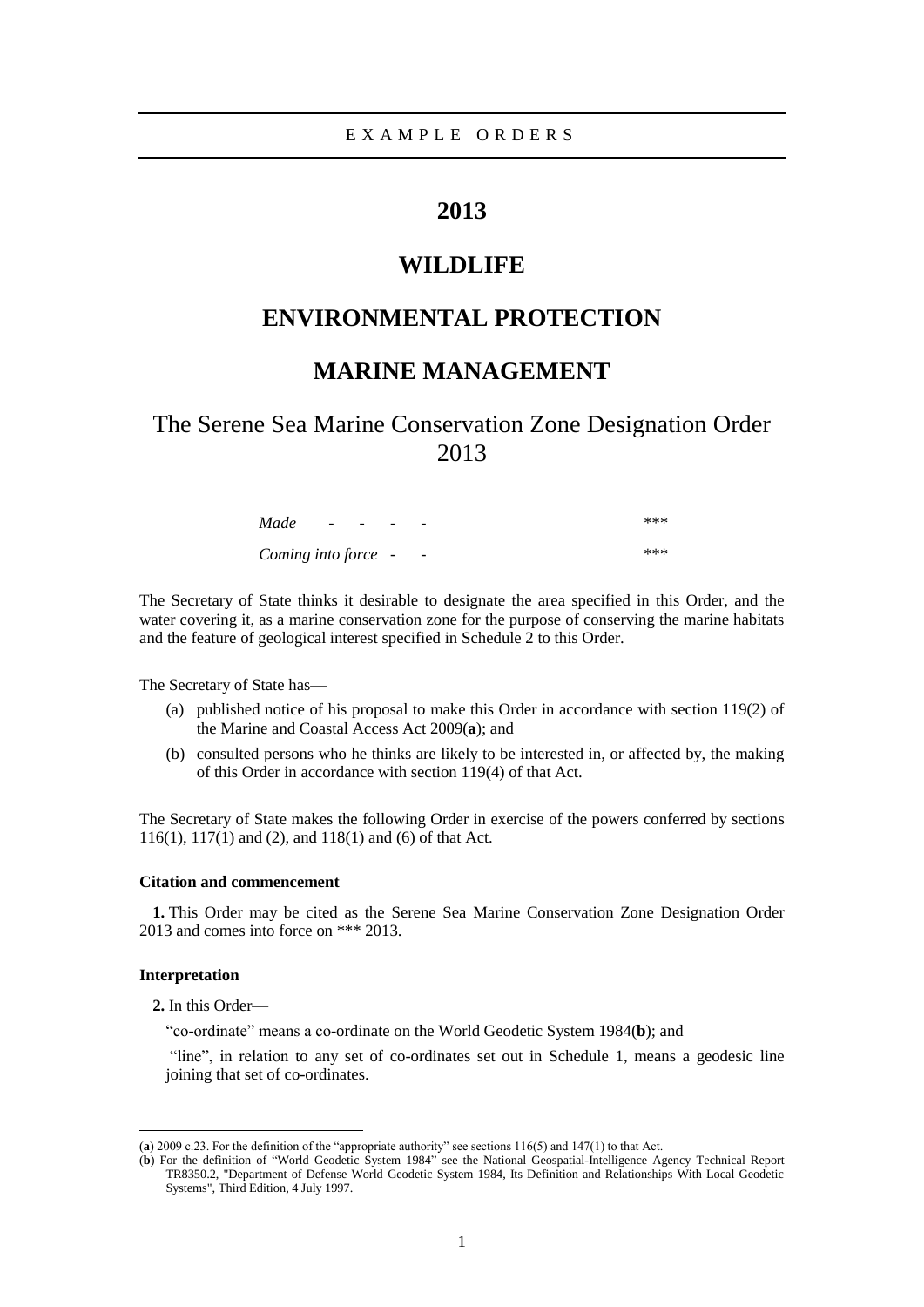#### **Area designated**

**3.**—(1) The area of seabed described in paragraph (2) and all of the water covering it is designated as a marine conservation zone.

(2) The area is the area bounded by four lines defined by reference to the co-ordinates set out in Schedule 1.

#### **Protected features and conservation objectives**

**4.** The protected features of the area designated and their respective conservation objectives are set out in Schedule 2.

Signatory text

|       | Name                                               |
|-------|----------------------------------------------------|
|       | [Parliamentary Under Secretary of State]           |
| 12013 | Department for Environment. Food and Rural Affairs |

### SCHEDULE 1 Article 3

### Area designated – boundary lines

| Line     | Set of co-ordinates |
|----------|---------------------|
|          | A, B                |
| <u>.</u> | B, C                |
| <u>.</u> | C, D                |
| ᠇.       | D. A                |

where—

"A" is 55° 59′ 56.58" N and  $0^{\circ}$  01′ 12.00" W;

"B" is 56° 00' 02.77" N and 01° 20' 27.85" W;

"C" is 55° 29′ 59.64" N and 01° 20′ 30.16" W; and

"D" is 55° 29′ 58.60" N and 00° 00′ 56.88" W.

# SCHEDULE 2 Article 4

### Protected features and conservation objectives

| Protected feature                            | <i>Type of feature</i> | <b>Conservation Objective</b>                                                     |
|----------------------------------------------|------------------------|-----------------------------------------------------------------------------------|
| Subtidal coarse sediment                     | Habitat                | Subject to natural change, to<br>maintain this feature in<br>favourable condition |
| Subtidal sand                                | Habitat FOCI           | Subject to natural change, to<br>maintain this feature in<br>favourable condition |
| Subtidal sands and gravels                   | Habitat                | Subject to natural change, to<br>maintain this feature in<br>favourable condition |
| <b>Swallow Hole Glacial Tunnel</b><br>Valley | Geological feature     | Subject to natural change, to<br>maintain this feature in<br>favourable condition |